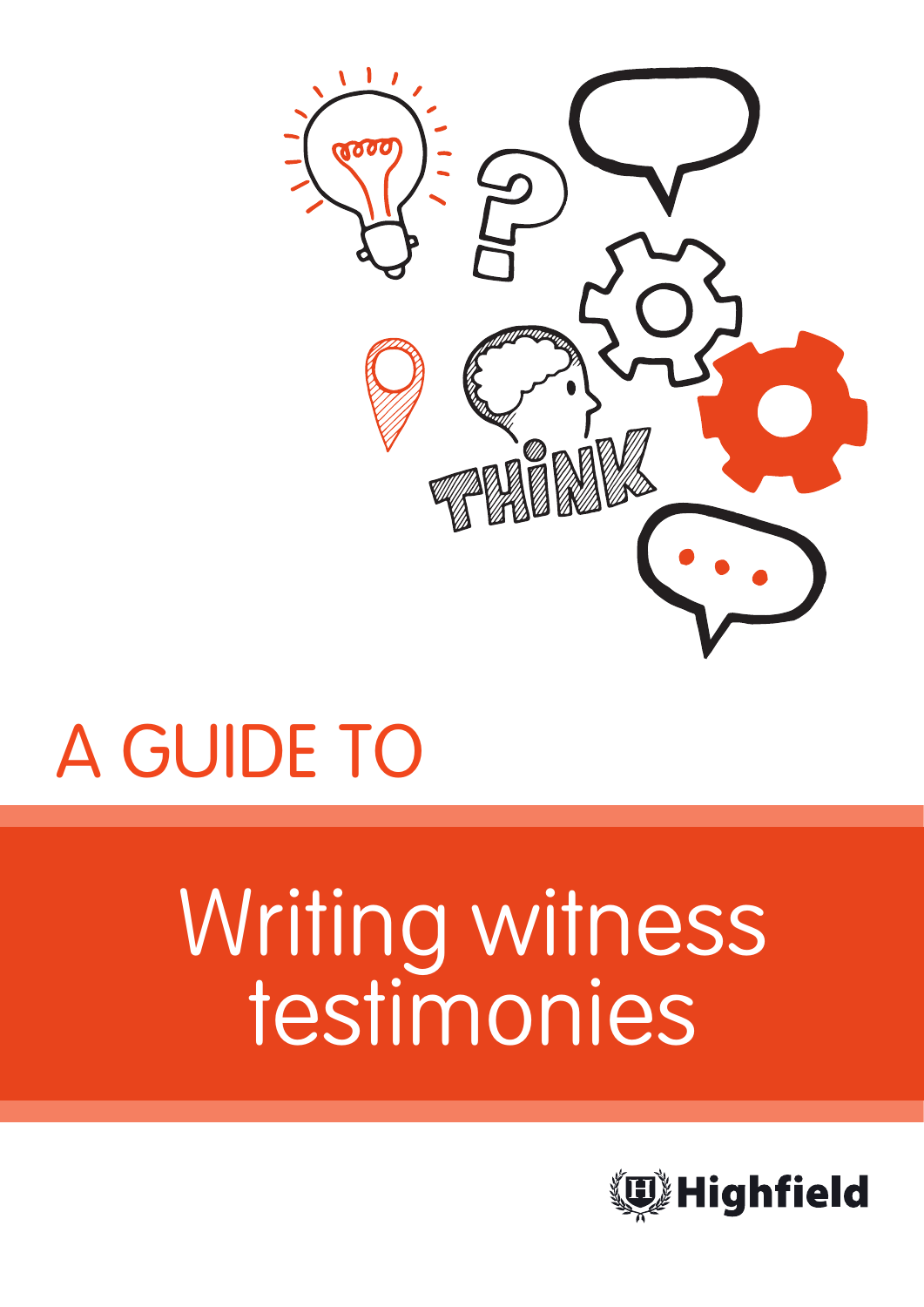## Witness Testimonies

This guidance is for those writing or audio recording witness testimonies as an 'expert witness' for apprentices completing their practical skills or observation test using the approved dispensation.

This could be the first time that you have been required to complete a witness testimony. With this in mind, we have created this document to give you hints and tips to help you with the structure and content required as part of the witness testimony for the apprenticeship standard you are supporting.

Witness testimonies provided must be completed by a witness who is working at a line management level above the apprentice. They must also have worked with the apprentice for at least 3 months during their apprenticeship. Additionally, they must provide dates of when specific activities were witnessed. The requirements for witnesses may be different for each apprenticeship standard. Therefore please refer to the relevant dispensation guidance via the Highfield Assessment website at **www.highfieldassessment.com/end-point-assessment-resources**.

**Prepare** Witness testimonies can be written or recorded in the present or past tense, i.e., 'Dave is ensuring the customer wants to proceed….' or 'Dave ensured the customer wanted to proceed…' You should refrain from giving opinions on how well (or not) you think the apprentice doing. Instead, state facts as you see them that are relevant to the assessment criteria that needs to be covered.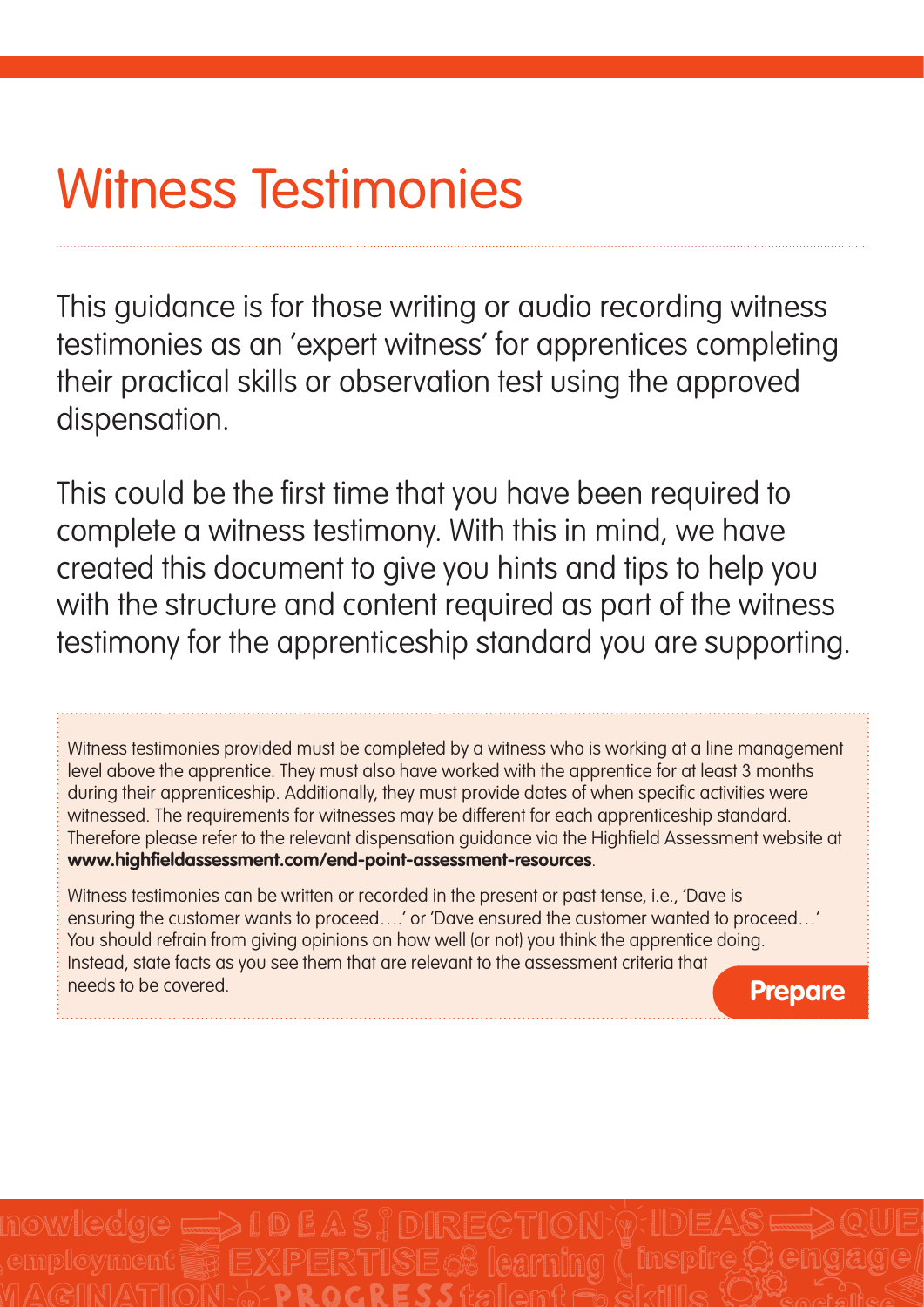### **Hints and Tips When writing the witness testimony, keep it relevant to the assessment criteria listed and think about the following.**

- What detail what you are observing or have observed the apprentice completing, 'say what you see'. This may be written or recorded and annotated with authenticity, date and time stamps.
- How this is where the detail comes in. Remember the end-point assessor is not there with you and so needs an understanding of how apprentices are completing their tasks.
- Where to provide a context to the end-point assessor, you should detail where activities are taking place. You may annotate evidence you have seen, such as records, reports, etc.
- When provide timings where you can and describe the order of tasks completed. This provides a 'story' to the end-point assessor. If over separate occasions include all dates.
- Who remember to detail the interactions with the customer and any colleagues involved. This may include where the apprentice has asked for assistance or wanted to check something as part of standard operating practices. Be conscious of confidentiality and provide no personal details of the apprentice.

#### **Key point**

The witness testimonies provided must cover the assessment criteria that would normally be demonstrated during the practical observation. You should also refer to the Highfield Assessment witness testimony guidance tool kit and EPA kit. These can be found at **www.highfieldassessment.com/end-point-assessment-resources** by selecting the sector relevant to the apprenticeship standard you are supporting.

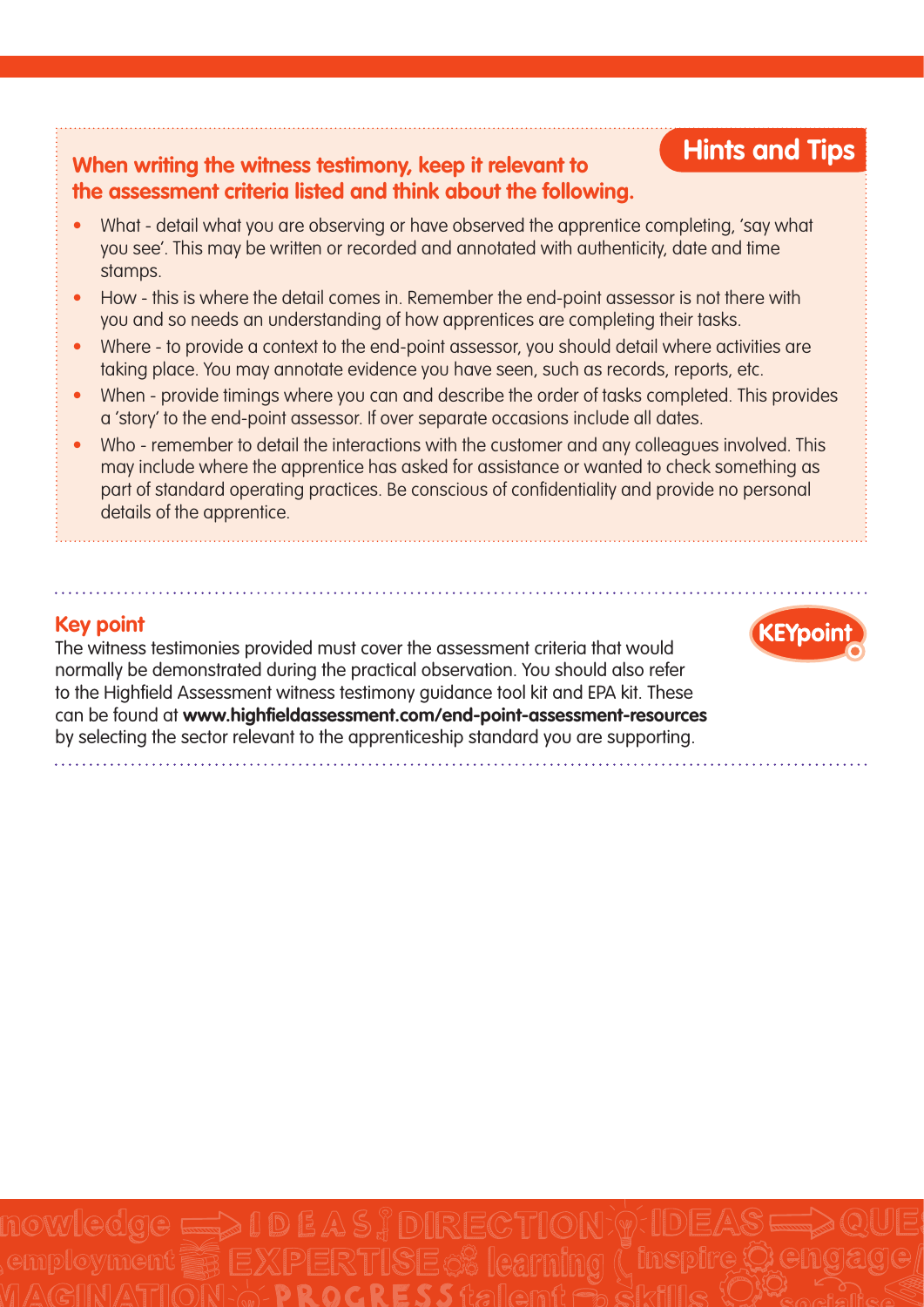### End-point Assessment Witness Testimony Record - Example

| Standard:              | Level 2 Customer Service Practitioner  |                         |          |
|------------------------|----------------------------------------|-------------------------|----------|
| Apprentices's<br>Name: | Maggie McGhee                          | Apprentices's<br>D.O.B: | 06/04/01 |
|                        | Place of Work:   Kitchen Supplies Ltd. | Date:                   | 22/07/21 |

Please include dates when referring to specific activities that the apprentice has completed.

| Witness testimony narrative                                                                                                                                                                                                                                                                                                                                                                                                                                                                                                                                                                                                                                                                                                                                                                                                                                                                                            | Assessment<br>criteria                     |
|------------------------------------------------------------------------------------------------------------------------------------------------------------------------------------------------------------------------------------------------------------------------------------------------------------------------------------------------------------------------------------------------------------------------------------------------------------------------------------------------------------------------------------------------------------------------------------------------------------------------------------------------------------------------------------------------------------------------------------------------------------------------------------------------------------------------------------------------------------------------------------------------------------------------|--------------------------------------------|
| Maggie starts her shift by logging onto her computer at 9am on Monday, 19th July,<br>2021, she is dressed smartly and wearing her name badge. Her first port of call is to<br>check emails and handovers from the day before. Whilst checking through these she<br>notices that one of these handovers is from her colleague asking her to call a customer<br>to discuss some prices for a kitchen they want. Maggie notes this in her diary as an<br>urgent and highlights with a highlighter. As she continues checking the emails, she<br>responds to one which has come from a supplier. The issue is that a product that<br>Maggie had ordered was currently out of stock for the foreseeable. Maggie replies by<br>suggesting she will contact the customer to discuss this and be back in touch once she<br>has a conclusion. Once again, Maggie marks this in her diary as urgent and highlights<br>as before. | B17.1                                      |
| Maggie then receives a phone call from a customer looking to settle their bill. The<br>customer is a joiner who uses the company regularly and Maggie engages in friendly<br>conversation whilst she brings up the customer's file. Once the details are on screen,<br>Maggie asks the customer to confirm their details, she then confirms the amount<br>outstanding before asking the customer to input their payment details using the touch<br>pad on their phone. Once complete, Maggie informs the customer that the payment<br>has been received and that a receipt has been emailed to them. Maggie asks the<br>customer if there is anything else she can help with before the customer declines and<br>they end the call.                                                                                                                                                                                    | S8.1, S8.2                                 |
| Maggie then moves on to complete the urgent jobs. The first of which is to call the<br>customer to discuss prices. Before she calls, Maggie checks in with her colleague to get<br>further information on this case. The colleague mentions that the customer is elderly<br>and has changed her mind on a number of occasions, Maggie asks if the customer<br>needs any specific requirements and the colleague mentions that she may have<br>difficulty hearing. Maggie brings up the customer's details currently on file and makes<br>the call. Once through to the customer, Maggie repeats back in detail to confirm her<br>understanding and ensure no details were missed before inputting the information on<br>the system.                                                                                                                                                                                    | S8.3, S8.6<br>B18.1<br>S9.4, S9.5,<br>S9.6 |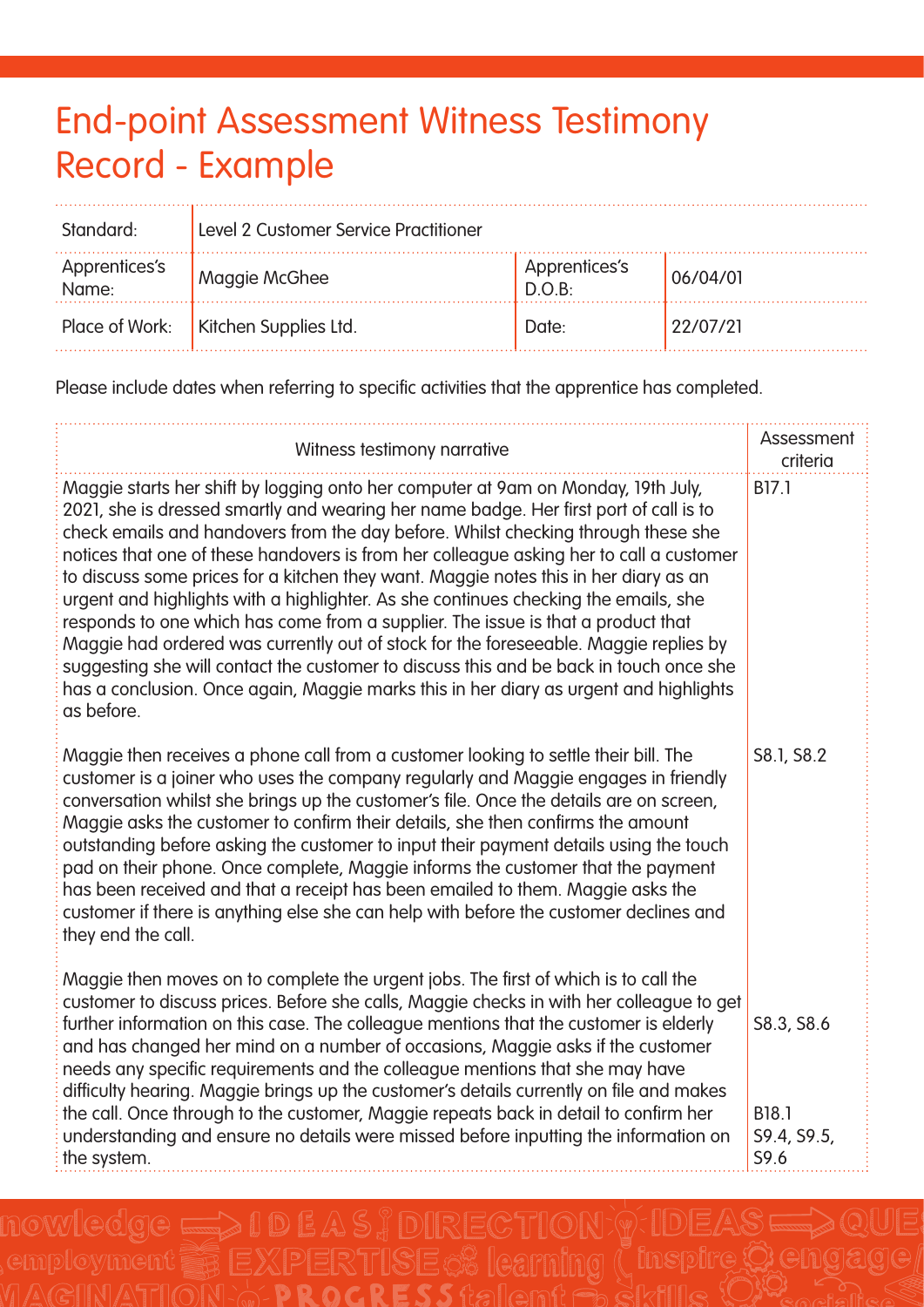| Witness testimony narrative                                                                                                                                                                                                                                                                                                                                                                                                                                                                                                                                                                                                                                                                                                                                                                                                                                                                                                                                                                                                                                                                                                                                                                                                                                                                                                                                                                                                                                                                                                                                                                                                                                                                                                                                                             | Assessment<br>criteria                                 |
|-----------------------------------------------------------------------------------------------------------------------------------------------------------------------------------------------------------------------------------------------------------------------------------------------------------------------------------------------------------------------------------------------------------------------------------------------------------------------------------------------------------------------------------------------------------------------------------------------------------------------------------------------------------------------------------------------------------------------------------------------------------------------------------------------------------------------------------------------------------------------------------------------------------------------------------------------------------------------------------------------------------------------------------------------------------------------------------------------------------------------------------------------------------------------------------------------------------------------------------------------------------------------------------------------------------------------------------------------------------------------------------------------------------------------------------------------------------------------------------------------------------------------------------------------------------------------------------------------------------------------------------------------------------------------------------------------------------------------------------------------------------------------------------------|--------------------------------------------------------|
| Once all items are considered, Maggie tells the customer of the total price. The customer<br>has suggested that the price quoted is too high and she would be unable to pay unless<br>they could give her a discount for senior citizenship, Maggie explains that this is not<br>something which she can offer but suggests a similar kitchen suite which is priced lower<br>and explains to the lady that it is just as nice. She asks the customer if they have the<br>brochure handy and asks her to turn to the relevant page to see the kitchen suite for<br>herself. The customer is unsure so Maggie suggests that there is a demo of this kitchen set<br>up in their branch and that the customer is welcome to see it for herself. The customer is<br>keen on this and agrees to come in later that afternoon. At this point Maggie ends the call<br>and adds to the customer's file that they will be in store to view the following day.                                                                                                                                                                                                                                                                                                                                                                                                                                                                                                                                                                                                                                                                                                                                                                                                                                     | S8.5<br>B18.3<br>S9.7, S8.4<br>B16.1<br>B17.2<br>B18.5 |
| Maggie then moves on to her next urgent diary entry to inform a customer of stack<br>shortages of the items they require. She immediately brings up the customer's file and<br>notices that this order has been ongoing for some time. Maggie dials the number and as<br>the customer answers she informs them of the stocking issue. The customer is instantly<br>unhappy and demands the order be cancelled and that he will take his custom elsewhere.<br>Maggie calmly apologises and mentions that she is aware the situation has been<br>ongoing for too long and that she will find a solution. The customer demands to speak to<br>a manager so Maggie puts them on hold and speaks to her branch manager explaining<br>the situation. The manager says they are unable to deal with it as they are already with a<br>customer but suggests Maggie offers the customer a 10% discount as a good will gesture.<br>Maggie goes back to the customer with this offer and he immediately calms down.<br>Maggie clarifies that the discount would cover this entire order only and no subsequent<br>purchases. She then asks the customer if they would like to discuss other products which<br>may be in stock, to which he accepts and Maggie suggests 3 different suites that the<br>customer may be interested in. Each of these she gives him the product code to search<br>on the website. The customer settles on a kitchen and asks Maggie to check now if these<br>are definitely in stock before placing the order. Maggie puts him on hold and contacts the<br>warehouse. The product is in stock and Maggie informs the customer who then proceeds<br>with his order. Maggie reiterates her apologies and asks if there is anything else she can<br>do for the customer. | S9.8, B18.6,<br>B18.2                                  |
| On Tuesday 20th July 2021, the elderly customer that Maggie was helping to choose a<br>kitchen came in to see the product that Maggie had recommended in real life. Maggie<br>had asked her colleagues to inform her of when she arrived so she could show the lady<br>around.                                                                                                                                                                                                                                                                                                                                                                                                                                                                                                                                                                                                                                                                                                                                                                                                                                                                                                                                                                                                                                                                                                                                                                                                                                                                                                                                                                                                                                                                                                          | B16.2<br>S9.1                                          |
| The first thing Maggie did was show the lady her initial preference, she then moved<br>onto Maggie's suggested kitchen which was within the customer's price range. Maggie<br>demonstrated the fittings, cupboards, oven and hob and explained the materials in<br>comparison to the more expensive option. The customer had brought.                                                                                                                                                                                                                                                                                                                                                                                                                                                                                                                                                                                                                                                                                                                                                                                                                                                                                                                                                                                                                                                                                                                                                                                                                                                                                                                                                                                                                                                   | B18.3                                                  |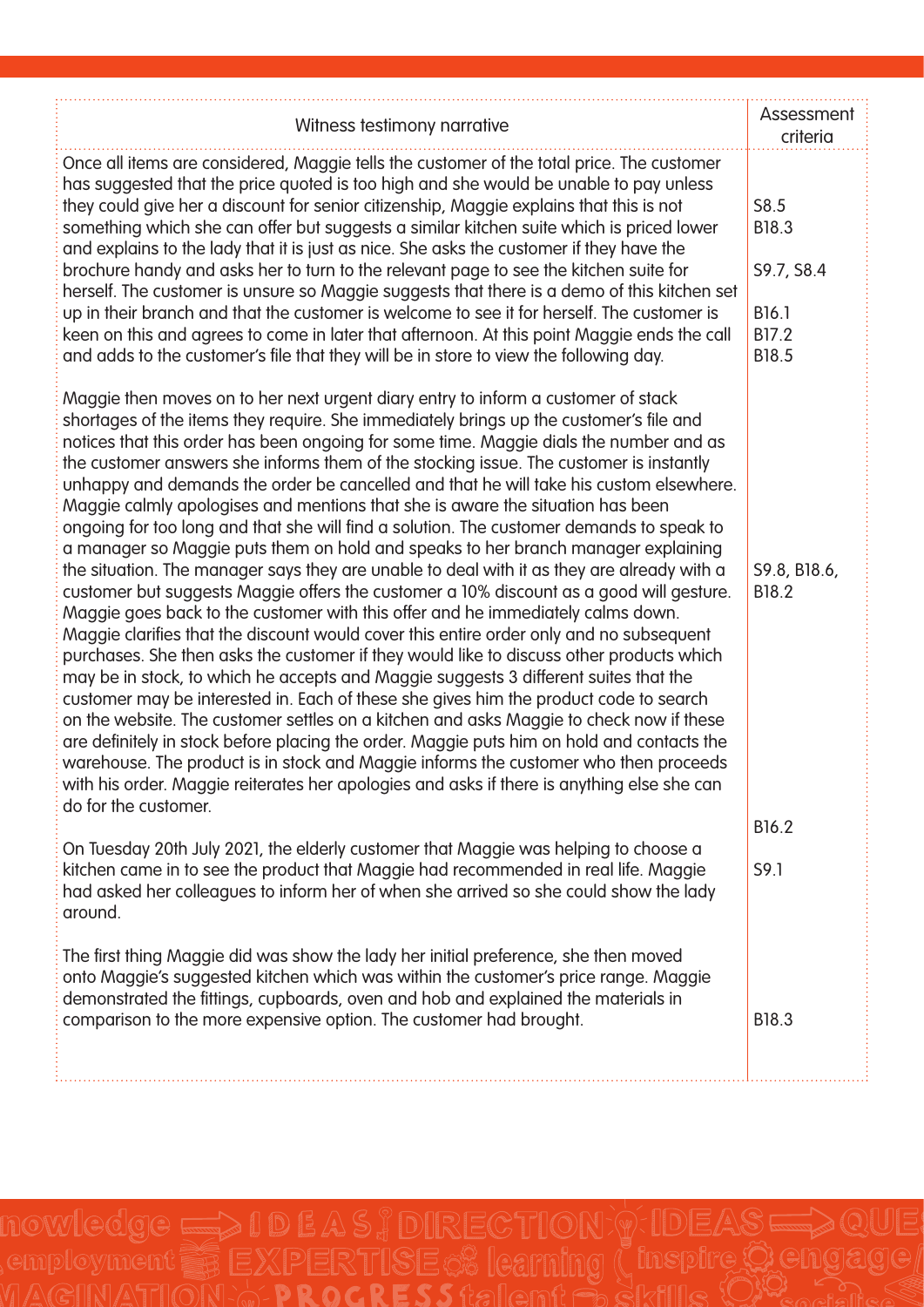#### **Expert Witness Declaration**

I can confirm that this witness testimony is a true reflection of the apprentice's abilities. I confirm that I am a competent person and work at a line management level that is above the learner's current level. I can confirm that I have worked with the apprentice for at least 3 months during their apprenticeship.

| Expert witness's job<br>role:  | <b>Assistant Manager</b> |       |          |
|--------------------------------|--------------------------|-------|----------|
| Expert witness's<br>name:      | John Jones               |       |          |
| Expert witness's<br>signature: | John Jones               | Date: | 22/07/21 |